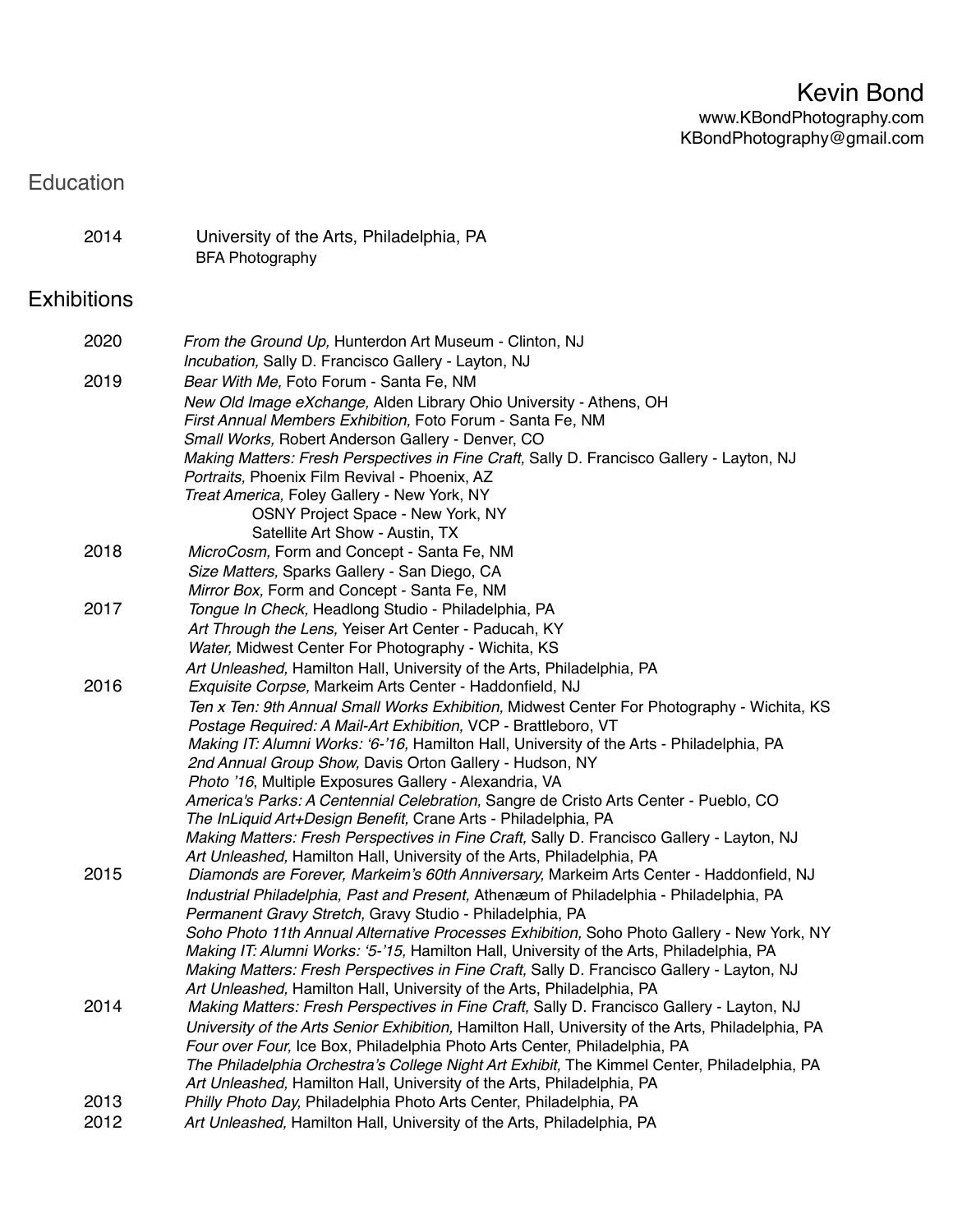# Publication

| Print | Made Alone Together - Good Work Press<br>Aint-Bad - Issue No. 14                      |  |  |
|-------|---------------------------------------------------------------------------------------|--|--|
|       |                                                                                       |  |  |
|       | <i>Oranbeg Press, NET 2.5, A Paragraph &amp; the Joint Photographic Experts Group</i> |  |  |
|       | Breakfast is Served, Vol 2. Vol 3.                                                    |  |  |
|       | <b>Empty Stretch Publishing, Permanent Gravy Stretch</b>                              |  |  |
|       | Edge Magazine - Volume 1, Number 13                                                   |  |  |
|       | Journal of Gerontological Nursing, Volume 29, Issue 5 / Volume 29, Issue 9            |  |  |
| Web   | Streit House Space - Web feature                                                      |  |  |
|       | Aint-Bad - Web Article                                                                |  |  |
|       | New Beginnings, Sammelwerk Zine                                                       |  |  |
|       | Light Leaked, Travel & Discovery                                                      |  |  |
|       | Lenscratch - Web Exhibition                                                           |  |  |
|       | Touch My Prints, Issue 05                                                             |  |  |
|       | Sensei's Easel                                                                        |  |  |

### Professional experience

| 2018-21 | Photo-Eye Bookstore - Shipping and Receiving Manager                                                                                                                                                                |
|---------|---------------------------------------------------------------------------------------------------------------------------------------------------------------------------------------------------------------------|
|         | Shipping and Receiving, Inventory, Customer Service, General Store Upkeep                                                                                                                                           |
| 2018-19 | Bostick and Sullivan - Lab Technician                                                                                                                                                                               |
|         | Mixing Chemistry, Shipping and Receiving, Packaging, Labeling                                                                                                                                                       |
| 2017    | Santa Fe Photographic Workshops - Social Media Coordinator                                                                                                                                                          |
|         | Researching audience preferences and discover current trends, Creating engaging text, image and video                                                                                                               |
|         | content, Designing posts to sustain readers' curiosity and creating buzz around the company. Managing                                                                                                               |
|         | Instagram, Twitter, Facebook, and other relevant Social Media Platforms.                                                                                                                                            |
| 2017    | <b>National Geographic Expeditions - Course Coordinator</b>                                                                                                                                                         |
|         | Instructing workshop students and assisted around 20 guests at a time, also assisting instructors in                                                                                                                |
|         | technical and creative aspects of photography, while managing contacts, models, and location officials;<br>coordinated workshop schedules and executed budgetary goals, Collaborating with instructors to critique, |
|         | edit, and sequence images.                                                                                                                                                                                          |
| 2017    | Santa Fe Photographic Workshops - Assistant Studio Coordinator                                                                                                                                                      |
|         | Working in a commercial photographic studio environment, Instructing workshop students and assisting                                                                                                                |
|         | around 20 guests at a time, also assisting instructors in technical and creative aspects of photography in                                                                                                          |
|         | the studio. While also managing contacts, models, and location officials. Helping to execute workshop                                                                                                               |
|         | schedules and budgetary goals, Collaborating with instructors to critique, edit, and sequence images.                                                                                                               |
| 2015-16 | Peters Valley School of Craft - Photography Artist Fellow                                                                                                                                                           |
|         | Overseeing all studio operations such as ordering supplies, inventory and equipment maintenance,                                                                                                                    |
|         | Assisting & accommodating visiting instructors and students, Oversee the studio assistants and help                                                                                                                 |
|         | them with workshop prep and clean-up. The Job also involves monitoring open studio hours, Assisting                                                                                                                 |
| 2016    | with special events when needed, and Acting as a representative of Peters Valley.<br>Santa Fe Photographic Workshops - Course Coordinator                                                                           |
|         | Instructing workshop students and assisted around 20 guests at a time, also assisting instructors in                                                                                                                |
|         | technical and creative aspects of photography, while managing contacts, models, and location officials;                                                                                                             |
|         | coordinated workshop schedules and executed budgetary goals, Collaborating with instructors to critique,                                                                                                            |
|         | edit, and sequence images.                                                                                                                                                                                          |
| 2015    | Sally D. Francisco Gallery - Gallery Assistant                                                                                                                                                                      |